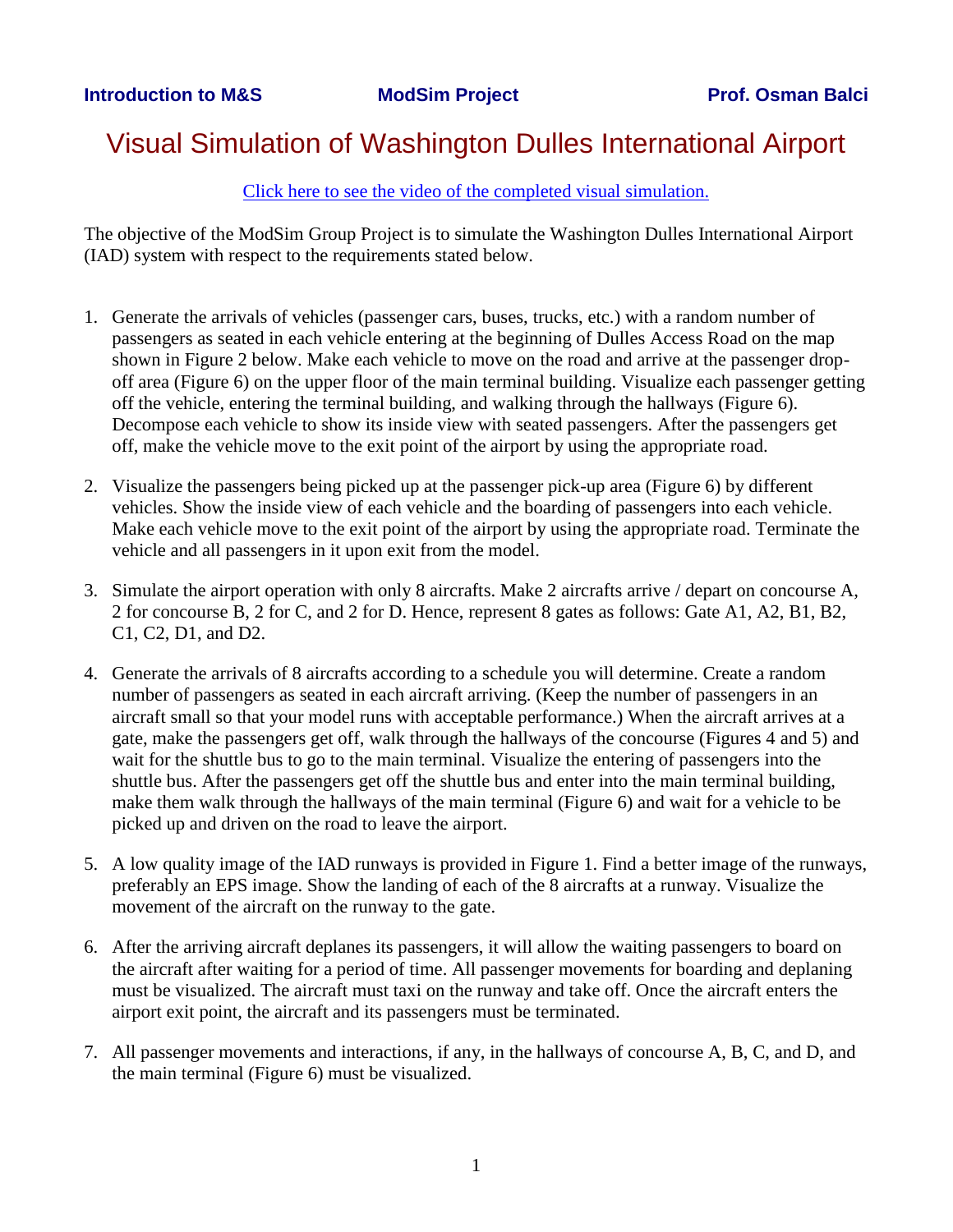- 8. Each shuttle bus between the main terminal and a concourse building must be visualized with passengers shown inside the shuttle bus.
- 9. Select appropriate values for all random variables. Calibrate the values you have chosen so that a reasonable visualization can be obtained and the system is in steady state.
- 10. Run your simulation for a long time to make sure that you do not have bugs that show up later in the simulation.
- 11. Use your creativity to build a model with as high fidelity as possible. The more detail the better. You will be graded based on the level of detail and validity of your visual simulation.
- 12. Document your model. The Documentation window should be used for overall model documentation, and must be used to provide a list of capabilities you have included in your model representation. This list will be used for grading purposes.



**Figure 1. Top-Level View of IAD with Runways**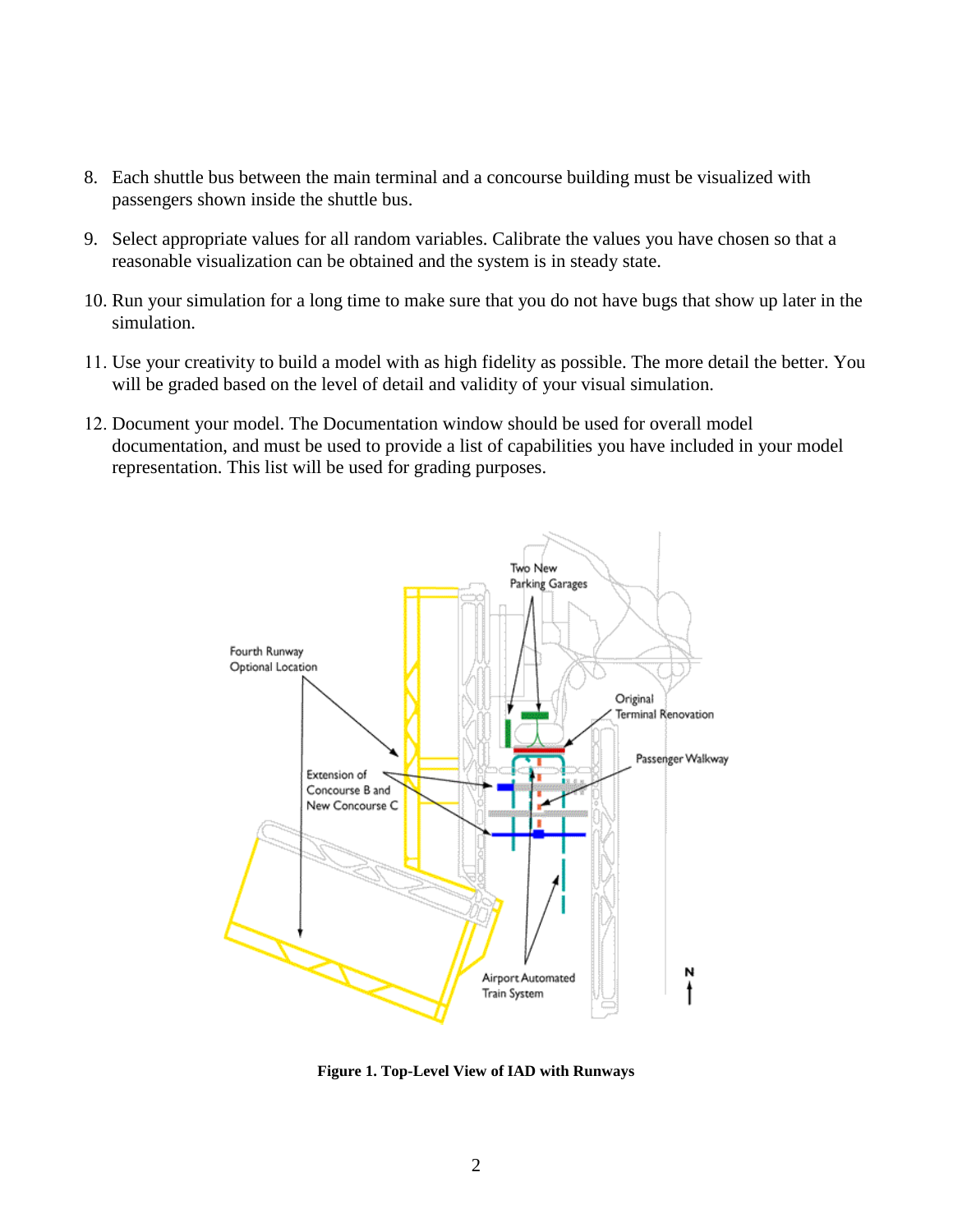

**Figure 2. Second-Level View of the Dulles International Airport**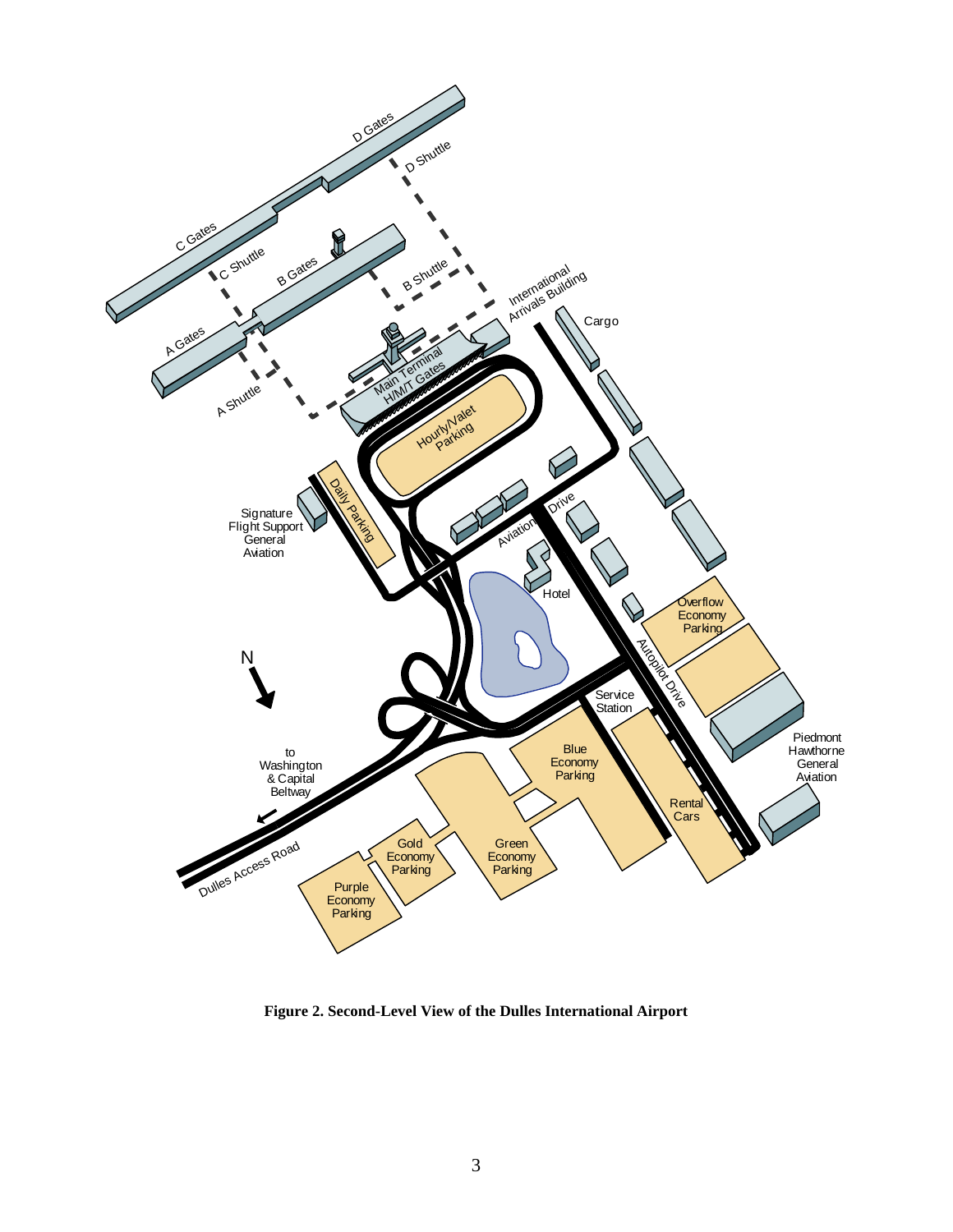

**Figure 3. Terminal and Gates Layout with Legend**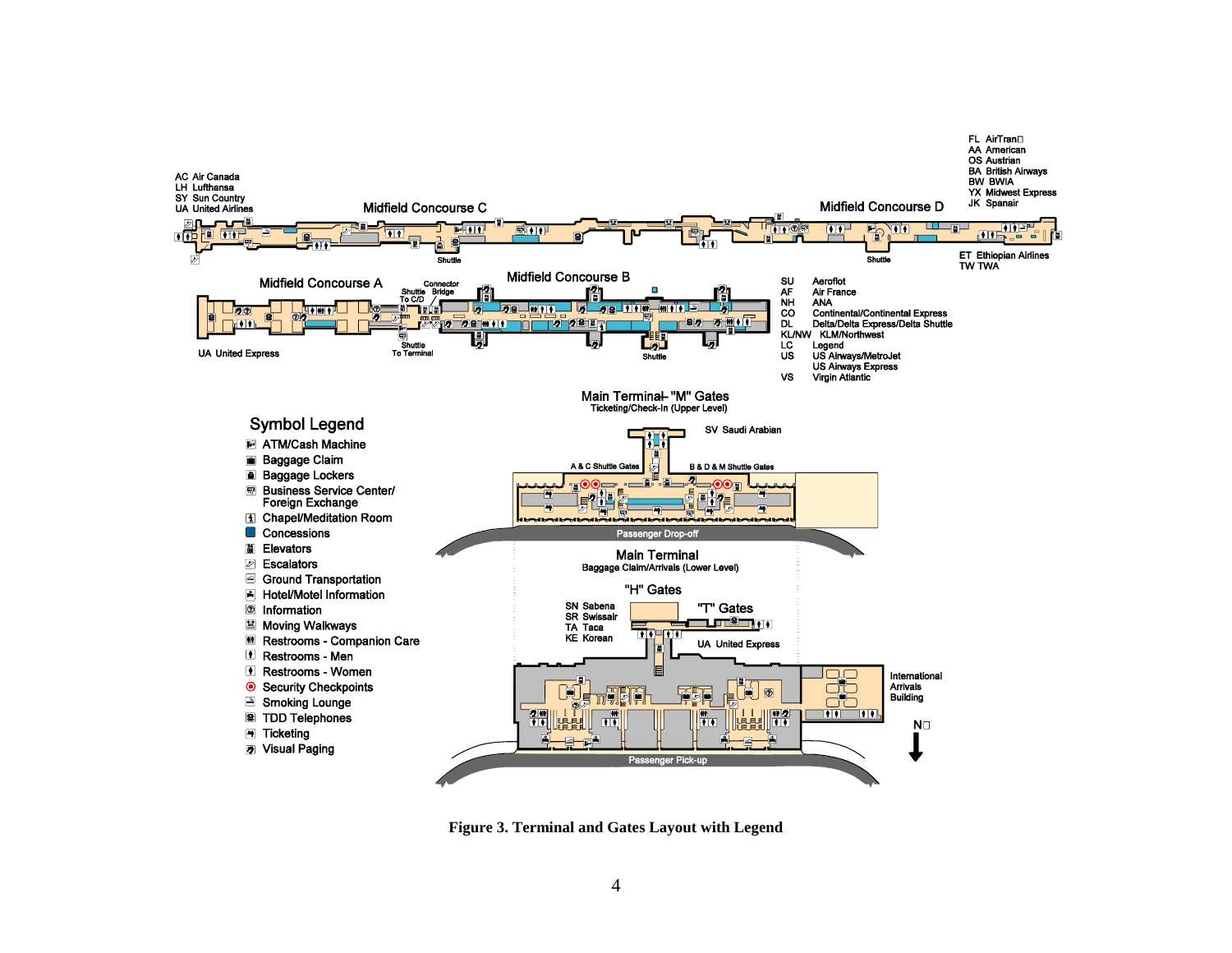![](_page_4_Figure_0.jpeg)

**Figure 4. Concourse C and D Decomposition Layout**

![](_page_4_Figure_2.jpeg)

**Figure 5. Concourse A and B Decomposition Layout**